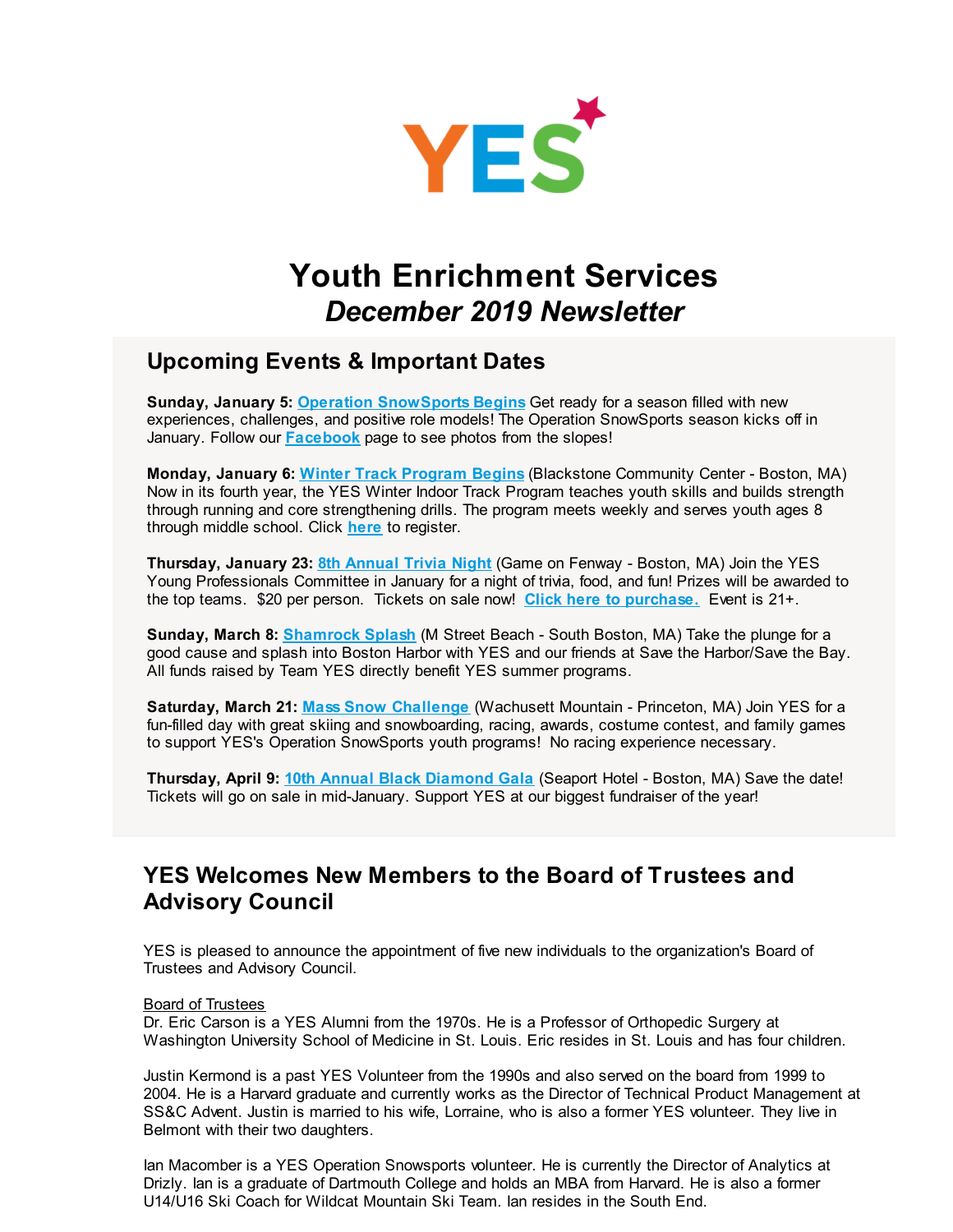Khori Witter is a Dorchester native and currently is a Vice President at Marsh Insurance in their Private Equity and Mergers + Acquisitions Services Group. Khori is a graduate of Marist College. He is also a former high school football and track & field athlete at Archbishop Williams. Khori currently resides in Billerica with his wife.

#### Advisory Council

Brent Herbert works in the Investment Management Division at Goldman Sachs and currently serves on the YES Finance & Audit Committee. Brent is a graduate of Lehigh University and holds an MBA from Columbia University. He resides in South Boston.











Dr. Eric Carson Brent Herbert Justin Kermond Ian Macomber Khori Witter



*YES youth, Zion and Zachary, participated in the Spartan Kids Race at Fenway Park.*

### **YES Youth Compete in Spartan Kids Race**

YES was thrilled to partner with Spartan Race who held their Boston obstacle course event at Fenway Park last month. YES youth had the fun and challenging opportunity to compete in the kids race. Youth ages 4-14 participated in races up to 2 miles in distance.

Our young racers ran, climbed, and jumped through the challenging course in the Green Monster. The race took place on November 9 and 10. Youth from YES were ecstatic about the new experience and didn't give up in the face of a challenge! .

Established in 2007, Spartan encourages racers - adults and youth - to push themselves out of their comfort zone, grow in self-confidence, and challenge themselves. Learn more about the Spartan philosophy and race schedule at **[www.spartan.com.](http://r20.rs6.net/tn.jsp?f=001qZQtheUlhEEz6L2pHr8hMMlAsH8ng1f4aFNF2KmZjhwHI1CCA0rduNgBAKJXsiJwPLC3gCfHUhIm-wjrPaKbLFSg7ME0d8dndvZCTLSzPNtVqObkHxVybvotofIFWo-JQCv1fuhmkwWHg5XHs8u5k1x9y6Oflrh75xEC9lsoVs4=&c=&ch=)**

## **YES Partners With Four Boston Schools This Fall**

During the 2019-2020 school year, YES is partnering with four Boston schools to provide students with exciting, new experiences in the outdoors.

Partners for the current school year are Henderson Inclusion Upper School (Dorchester); Neighborhood House Charter School (Dorchester); Martin Luther King Jr. School (Dorchester); and Josiah Quincy Upper School (Mission Hill). During October and November, students met weekly to learn and grow outside of the classroom among their peers. Fall programming included hiking at Blue Hills Reservation and Arnold Arboretum; outdoor rock climbing at Quincy Quarries and Hammond Pond; canoeing at Ponkapoag Pond; and trail biking at Brookwood Farm, Houghton's Pond, and Ponkapoag Pond.

Youth benefit greatly from the program's unique curriculum, exposure to the outdoors, and opportunities to build confidence outside of the classroom. "Students want to push themselves to achieve physically and mentally," says Josiah Quincy Upper School teacher, Dave Cantu. One of the program's less obvious benefits is how it brings youth from different levels and abilities together. "A highlight for me is watching students who normally don't socialize much at all having conversations with other students and YES staff," remarks Dave Cantu. "My students show great support for one another even though they don't really hang out in school together."

With fall programming now over and winter activities on the horizon, YES looks forward to continuing the school-year program into its next season of experiential learning and outdoor activities.

**[Click](http://r20.rs6.net/tn.jsp?f=001qZQtheUlhEEz6L2pHr8hMMlAsH8ng1f4aFNF2KmZjhwHI1CCA0rduNgBAKJXsiJwU-u7yUfgfHP9TC569UWy_rPhlv065tCgzRGwN6xVdWLLRULVkFHObrdyc9oQd_gYCWDI9HU8GIrZ4vhM41yZ7-I3Zpv4EkmTCnOkjhx5DKdhJVEIBmx5BvEe4YARj3i1efc0rznwVN0=&c=&ch=) here** to learn more about YES's school-year programs or email **[outreach@yeskids.org](mailto:outreach@yeskids.org)**.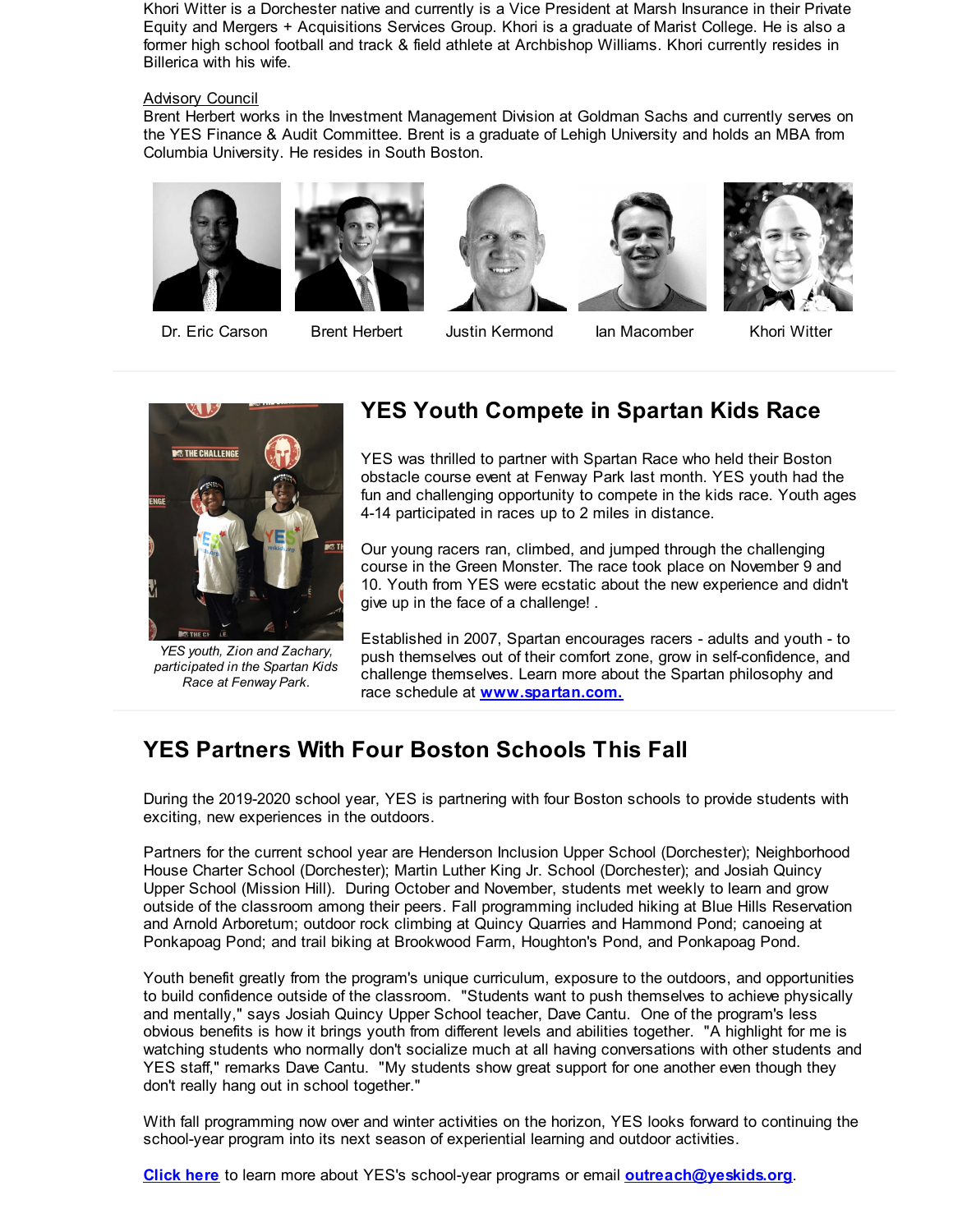

## **Introducing Team YES!**

YES is excited to announce Team YES, a series of exciting and meaningful sports-based fundraising events. All funds raised directly support YES youth programs. This new volunteer-based fundraising challenge kicks off in January. Keep reading for more details!

Team YES participants will fundraise a minimum of \$500 over the course of the year; participate in at least one Team YES event during 2020; and recruit friends to sign up for Team YES events. The events are sports-based and family-friendly. And Team YES members have the opportunity to earn exclusive incentives as they reach fundraising milestones along the way!

#### **Applications for Team YES 2020 are now open!**

Here is how to apply:

- 1. Click **[here](http://r20.rs6.net/tn.jsp?f=001qZQtheUlhEEz6L2pHr8hMMlAsH8ng1f4aFNF2KmZjhwHI1CCA0rduNgBAKJXsiJwozEOCe-uTpjoQE6ukipNUEk7uiXYjX_Q7nKP5F6Hnz36kYn7-oy6roXNISqdjqvnoiq9VMetqnSNO4ueKtTVMPk0WLx4jWQmigyrj51iXXZVlmItrsDAYxcp1UT3HnS24EI3VXtm2Apo7wnw882w6abCdn5avKHJiq4tG7w01b3j79zaOofs96zhUAQZNymK8nou78GPN3uv6ndPWZQtfQ==&c=&ch=)** to fill out the application
- 2. Email the completed application to **[giving@yeskids.org](mailto:giving@yeskids.org)**.
- 3. Start fundraising for your first Team YES event!

Whether you walk, run, ride, or splash, there is a spot for everyone on Team YES! Click here for more information about team expectations, event schedule, and application.



### **Give the Gift of Outdoor Experiences this Holiday Season!**

Whether large or small, gifts of any size make a difference at YES. We receive no government funding and rely on donations to sustain our programming and serve Boston youth. Thank you for giving generously!

- \$25 pays for a pair of waterproof gloves and hat for one child to stay warm on the slopes.
- \$50 pays for one teen to participate in a Leadership Corps youth development workshop.
- \$100 pays for one child to experience skiing and snowboarding, including equipment, instruction, and transportation.
- \$250 pays for two teens to receive college counseling, including help with essay writing, financial aid, and more.
- \$500 pays for five youth to experience rock climbing, mountain biking, kayaking, surfing, or fishing with YES for one day.
- \$1,000 pays for one teen to be in the two-week intensive summer Leadership Corps program and learn in the outdoors.

Thank you for remembering YES in your year-end charitable giving. December 31st is the last day to make a charitable donation in 2019!